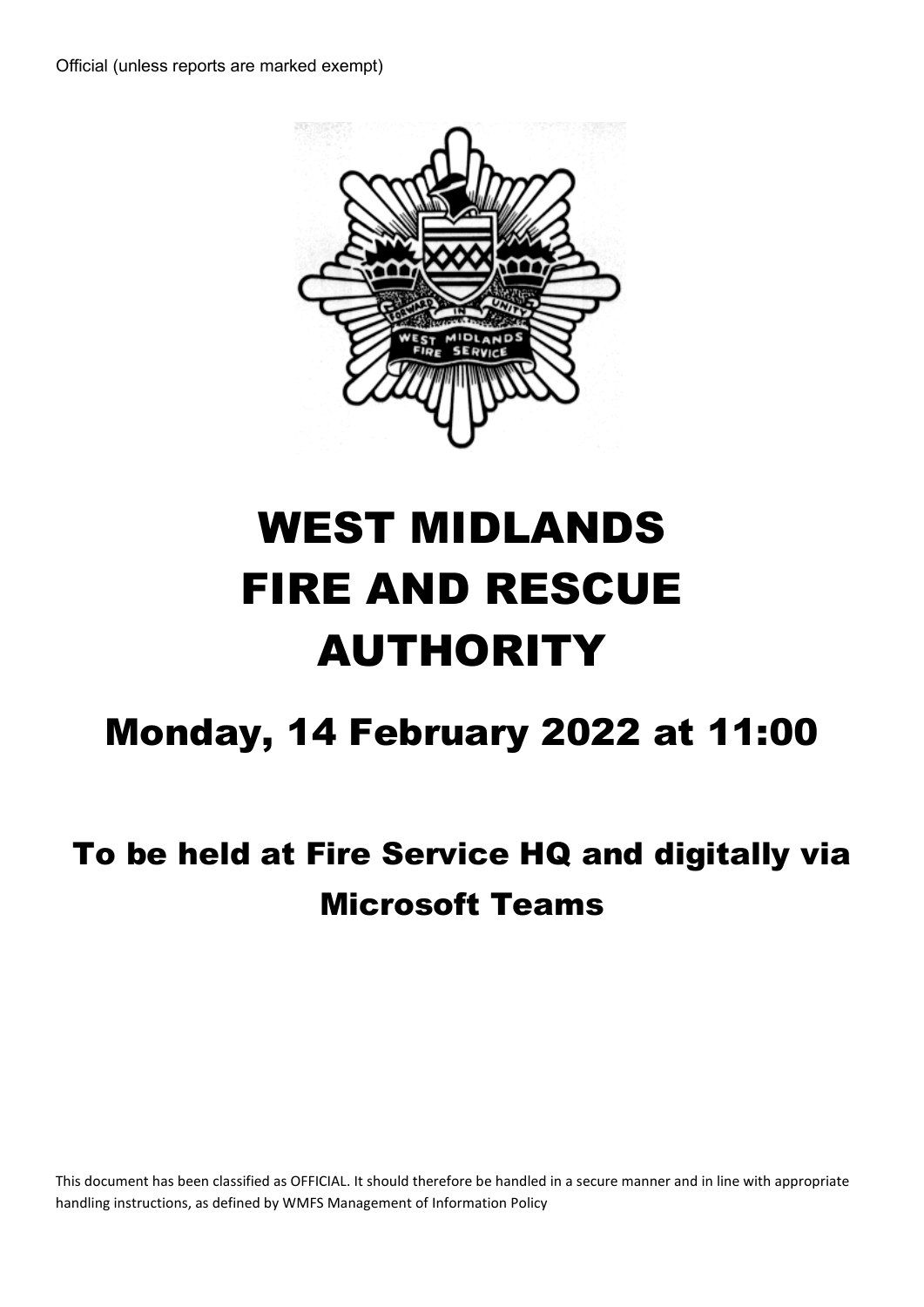| <b>Distribution of Councillors</b>     |                                      |
|----------------------------------------|--------------------------------------|
| <b>Birmingham</b>                      | D Barrie                             |
|                                        | Z Iqbal                              |
|                                        | M Locke                              |
|                                        | S Spence                             |
| <b>Coventry</b>                        | C Miks                               |
|                                        | S Walsh                              |
| <b>Dudley</b>                          | N Barlow                             |
|                                        | <b>P</b> Miller                      |
|                                        | C Padda                              |
| <b>Sandwell</b>                        | K Singh                              |
|                                        |                                      |
| <b>Solihull</b>                        | P Hogarth MBE                        |
|                                        |                                      |
| <b>Walsall</b>                         | K Ferguson                           |
|                                        | A Young                              |
| <b>Wolverhampton</b>                   | G Brackenridge                       |
|                                        | J Dehar                              |
|                                        |                                      |
|                                        |                                      |
| <b>Police &amp; Crime Commissioner</b> | <b>S</b> Foster                      |
| <b>Representative - Assistant PCC</b>  | Wasim Ali                            |
| <b>Co-opted Members</b>                | <b>Professor S Brake</b>             |
|                                        | <b>Sarah Middleton ABCA</b>          |
|                                        |                                      |
| <b>Independent Member</b>              | Mr M Ager                            |
|                                        |                                      |
| <b>Observers</b>                       | M Carter, UNISON                     |
|                                        | R Merker, Fire Officer's Association |
|                                        | S Price-Hunt, Fire Brigades Union    |

**Please note: Meetings of the political groups will be held at 10.00 am.**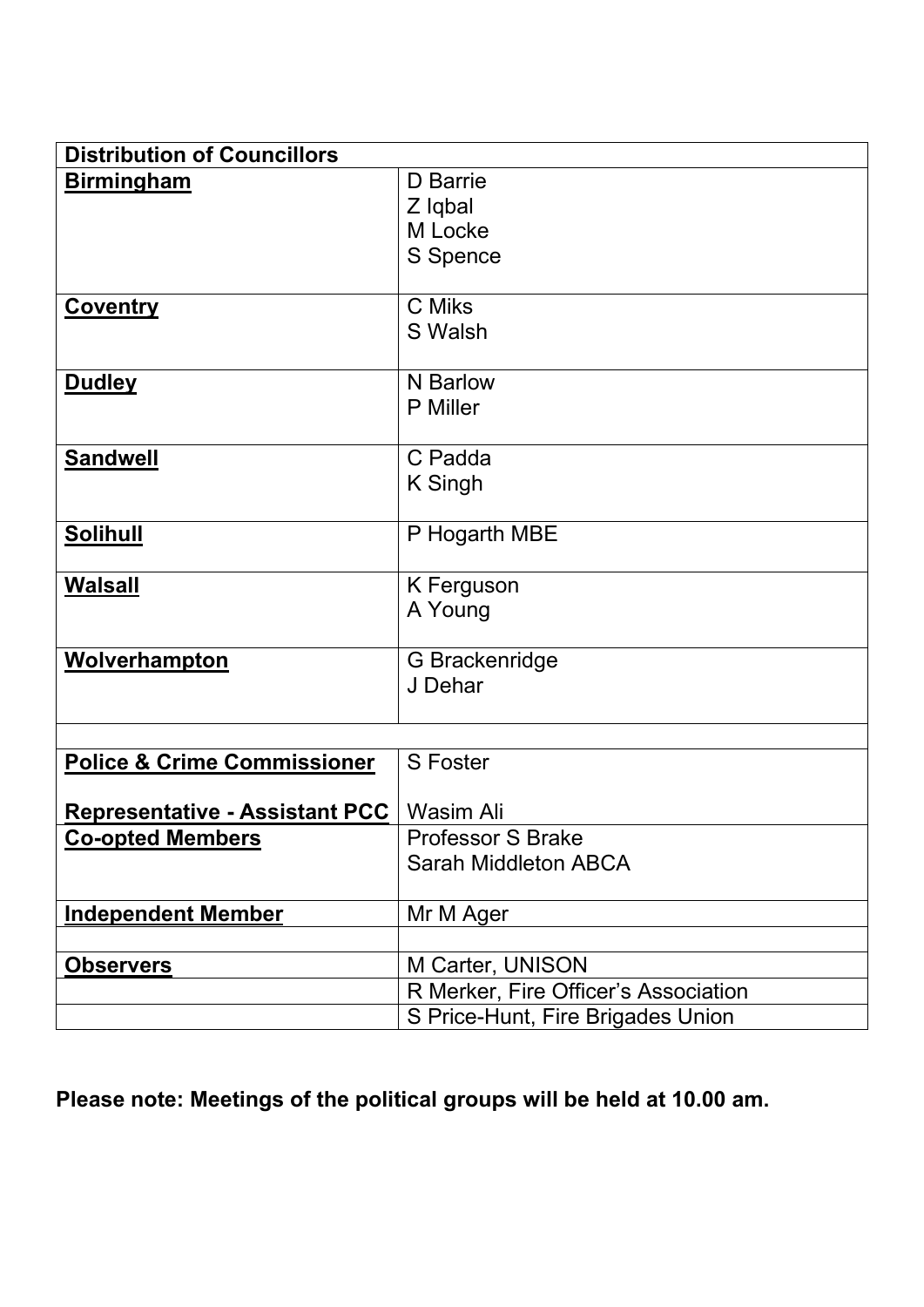### **Fire Authority**

**You are summoned to attend the meeting of Fire Authority to be held on Monday, 14 February 2022 at 11:00** 

**At Fire Service Headquarters, 99 Vauxhall Road, Nechells,** 

**Birmingham B7 4HW** 

**and digitally via Microsoft Teams** 

**for the purpose of transacting the following business:** 

## **Agenda – Public Session**

- **1 To receive apologies for absence (if any)**
- **2 Declarations of interests**
- **3 Chair's announcements**
- **4 Chief Fire Officer Announcements**
- **5 Minutes of the Fire and Rescue Authority 13 December 2021 1 - 8**
- **6 3 Year Rolling Strategy 2022-25 and Annual Plan 9 - 26**
- **7 Monitoring of Finances**

#### **8 Budget and Precept 2022-2023 and Budget Forecast 2023-2024 to 2024-2025 35 - 88**

**27 - 34**

**9 Exclusion of the public and press**  Chair to move:- "*That the public and press be excluded from the rest of the meeting to avoid the possible disclosure of exempt information under Schedule 12A to the Local Government Act 1972 as amended by the Local Government (Access to Information) (Variation) Order 2006 for the reasons stated below.*"